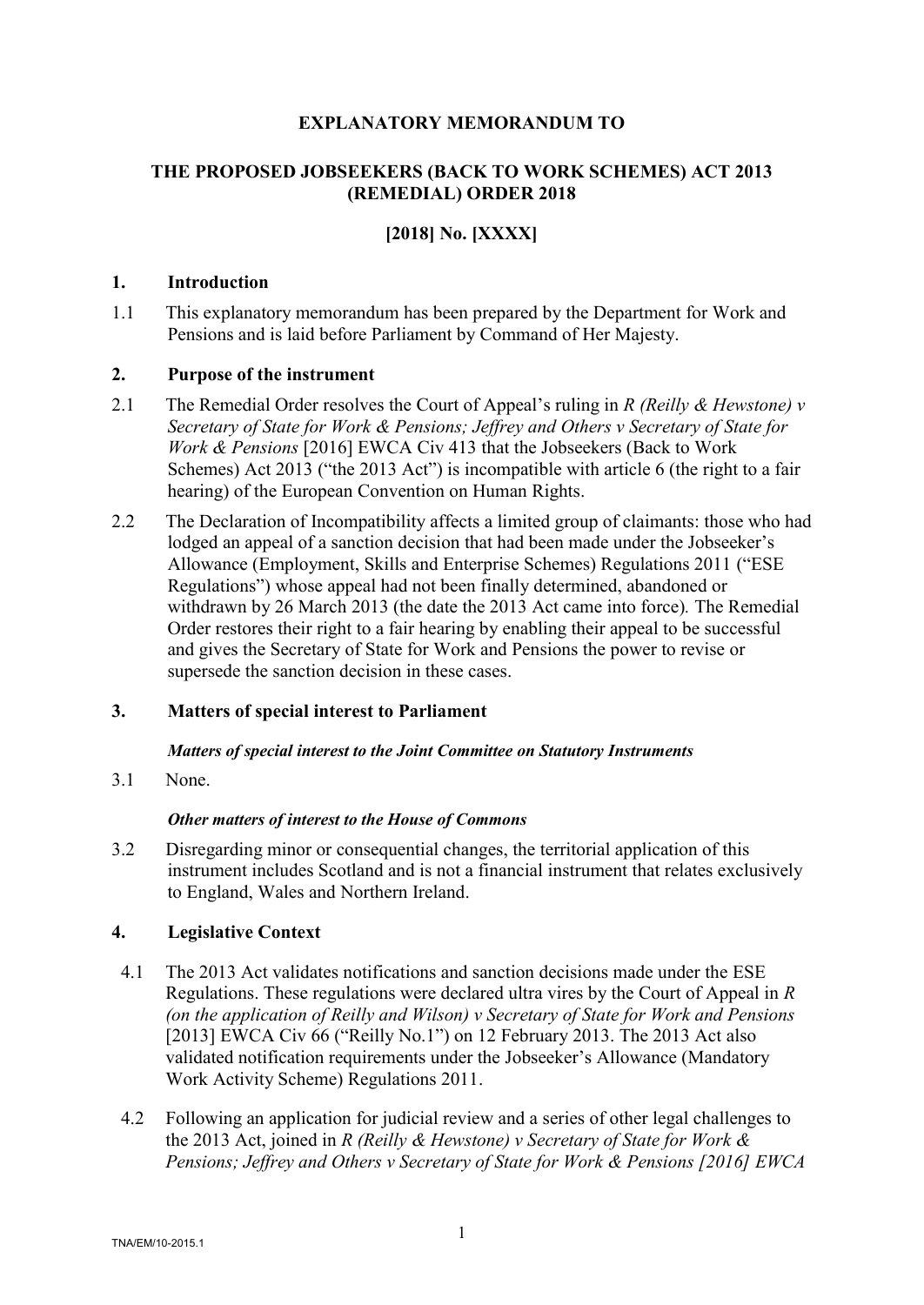*Civ 413* ("Reilly No.2")*,* the Court of Appeal found that the 2013 Act gave rise to a breach of article 6(1) (the right to a fair hearing) of Jobseeker's Allowance claimants who had an undetermined appeal against a sanction decision made under the ESE Regulations. The Declaration of Incompatibility does not have any effect on the continuing validity of the 2013 Act. The Court of Appeal ruled that the 2013 Act effectively retrospectively validated all notifications and sanctions decisions made under the ESE Regulations.

- 4.3 Section 10 of the Human Rights Act 1998 allows a Remedial Order (a form of secondary legislation) to be used to amend an Act of Parliament where there is an incompatibility between domestic law and a right under the European Convention on Human Rights. This can be used if there are compelling reasons to depart from the constitutional ideal that primary legislation should be amended by primary legislation.
- 4.4 The Secretary of State for Work and Pensions believes there are compelling reasons for using a non-urgent Remedial Order. The Government takes a breach of the European Convention on Human Rights seriously and is of the view that such instances should be remedied as soon as possible. The Court of Appeal judgment in Reilly No. 2 was handed down on 29 April 2016; all of the appellants had either exhausted their right of appeal or confirmed that they did not intend to appeal the decision by January 2017. Some of the claimants affected by the Declaration of Incompatibility have been waiting for their appeal to be decided since 2012. The Department estimates that between 3789 and 4305 Jobseeker's Allowance claimants may be affected by the Declaration of Incompatibility. Some may no longer be claiming benefit. It is essential that the Government acts so that both claimants and former claimants receive the payment to which they are legally entitled. There are no appropriate Bills planned that could accommodate this specific legal objective and remedy this incompatibility in the near future. There is very limited space available in the Parliamentary timetable for a bespoke Bill that adds in a single clause to address the Declaration of Incompatibility. Therefore, using the Remedial Order to insert a new clause into the 2013 Act will achieve a change in the law more quickly than primary legislation to allow the affected individuals to receive the payment to which they are entitled.
- 4.5 The Secretary of State believes that using a non-urgent Remedial Order is appropriate in this case because it maintains the position that the urgent procedure is used only for the most pressing cases. The number of claimants whose rights are affected by the Declaration of Incompatibility cannot increase; those affected had an appeal in the Tribunal system of a sanction decision under the ESE Regulations on 26 March 2013. The Remedial Order does not have an effect on any other sanction decisions for Jobseeker's Allowance, Employment and Support Allowance, Income Support or Universal Credit claimants. Using the non-urgent Remedial Order process also allows time for proper Parliamentary scrutiny.

#### **5. Extent and Territorial Application**

5.1 The territorial application of this instrument is England, Scotland and Wales.

#### **6. European Convention on Human Rights**

6.1 The Secretary of State for the Department for Work and Pensions, The Rt. Hon. Esther McVey MP has made the following statement regarding Human Rights: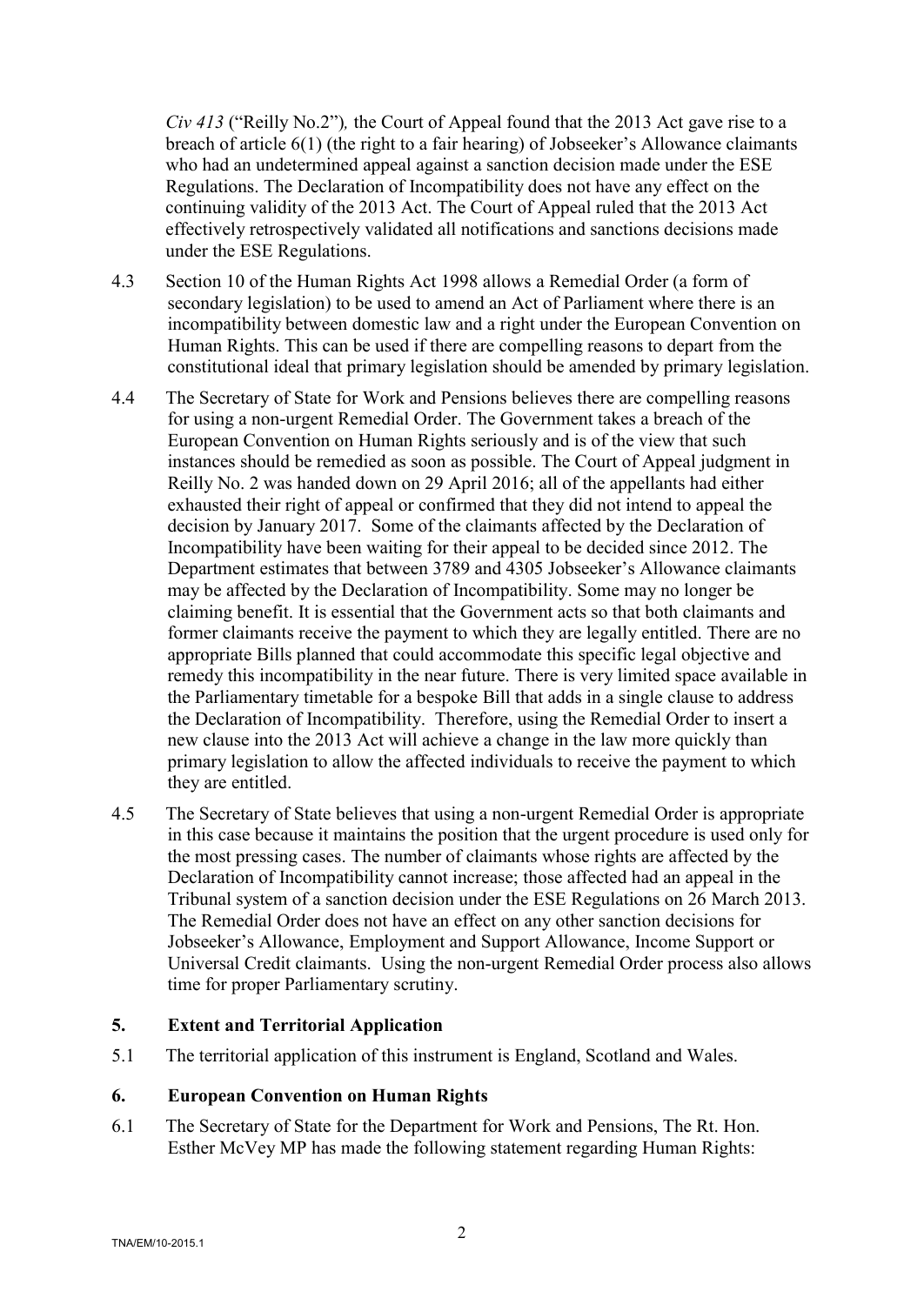"In my view the provisions of the Jobseeker's (Back to Work Schemes) Act 2013 Remedial Order 2018 are compatible with the Convention rights."

### **7. Policy background**

## *What is being done and why*

- 7.1 The Remedial Order is designed to resolve the Court of Appeal's ruling in Reilly No. 2 that the 2013 Act is incompatible with article 6 (the right to a fair hearing) of the European Convention on Human Rights.
- 7.2 The 2013 Act was introduced to protect public funds when the ESE Regulations were declared *ultra vires* by the Court of Appeal in Reilly No.1. The ESE Regulations underpinned a range of programmes to help claimants gain employment. Claimants could be referred for a benefit sanction decision if they failed to participate in these programmes without a good reason. When the ESE Regulations were declared *ultra vires*, any sanction decision made under these regulations between 2011 and 2013 became invalid, and the Department for Work and Pensions would have had to pay claimants the benefit amounts that had been withheld. The potential Government liability was estimated at up to £130 million. Therefore, to restore the original policy intent, the 2013 Act was introduced to retrospectively validate the notifications and sanction decisions made under the ESE Regulations.
- 7.3 Following an application for judicial review and a series of other legal challenges to the 2013 Act joined in Reilly No.2, the Court of Appeal found that the 2013 Act is effective in retrospectively validating the ESE Regulations, the notifications and sanctions made under these regulations. The 2013 Act has, therefore, successfully restored the policy intent and protected the majority of the Government's potential liability.
- 7.4 However, the Court of Appeal also ruled that the 2013 Act breached the right to a fair hearing of claimants who had an appeal of a sanction decision (made under the ESE Regulations) still in the Tribunal system when the Act came into force on 26 March 2013. Without the effect of the 2013 Act, these claimants would have won their appeal when the ESE Regulations were declared *ultra vires*; and, as a result, the benefit amount sanctioned that was the subject of their appeal would have to be paid. The Court of Appeal issued a Declaration of Incompatibility with the European Convention on Human Rights, article 6(1).
- 7.5 The Declaration of Incompatibility does not have any impact on the continuing validity of the 2013 Act. It affects a limited group of claimants, some of whom may now no longer be claiming benefit. The Department for Work and Pensions currently estimates that c.3789-4305 Jobseeker's Allowance claimants may be affected by the Declaration of Incompatibility.
- 7.6 The Government takes a breach of the European Convention of Human Rights seriously and is of the view that such instances should be remedied as soon as possible. There is no administrative remedy available. An amendment to the 2013 Act is therefore required.
- 7.7 To meet the Government's international obligations under the European Convention on Human Rights, the Remedial Order restores the right to a fair hearing by amending the 2013 Act so that it does not apply to Jobseeker's Allowance claimants who still had an appeal of a sanction decision under the ESE Regulations in the Tribunal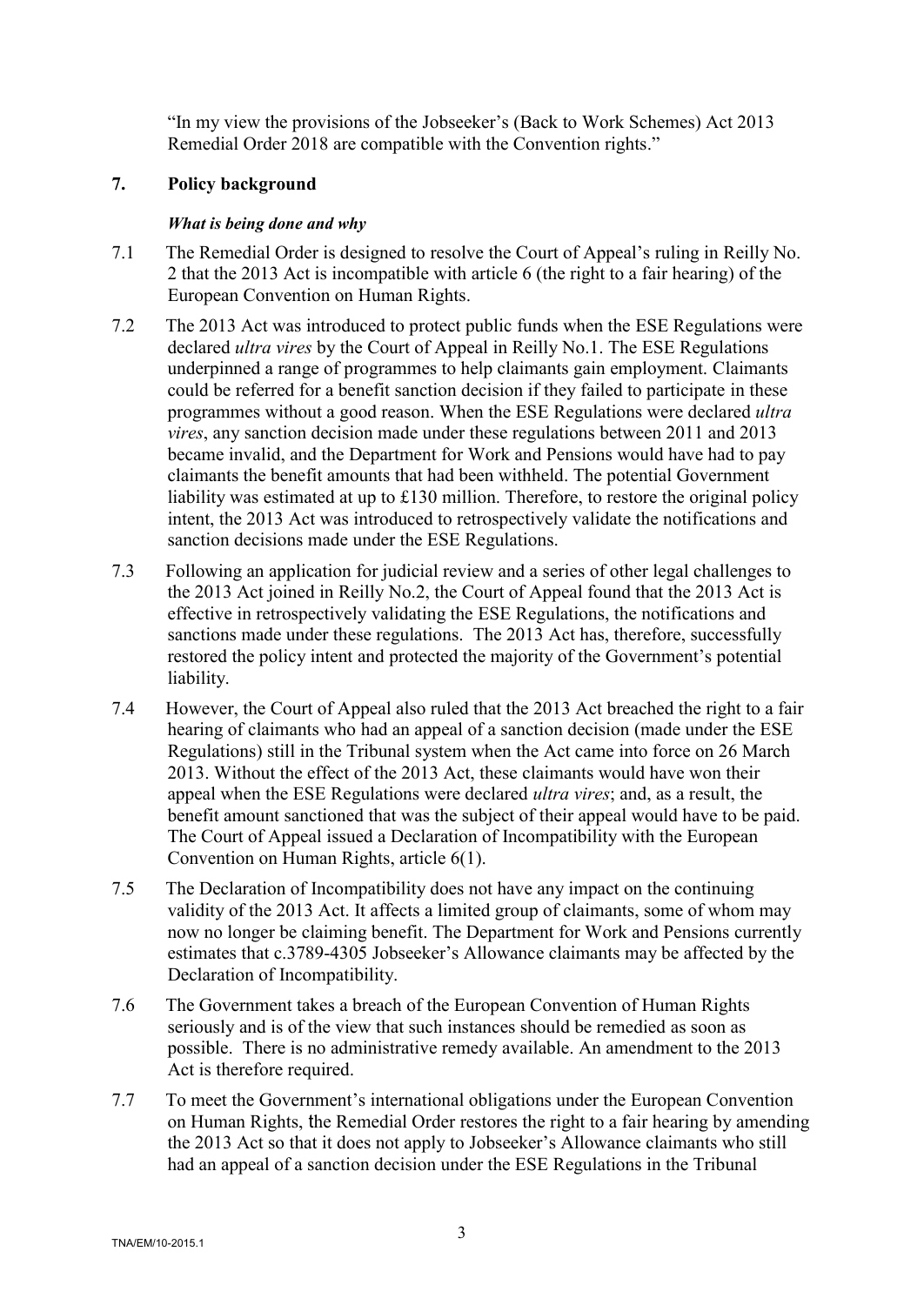system when the Act came into force. It allows the appeal to be decided in their favour. It also gives the Secretary of State for Work and Pensions the power to revise or supersede the sanction decision in these cases. This will allow the Department for Work and Pensions to pay the sanctioned benefit amount, without the claimants having to progress their appeals through the Tribunal system.

- 7.8 The Department for Work and Pensions will ensure that individuals in scope of the Remedial Order are correctly identified and receive the payment to which they are legally entitled once the Remedial Order comes into effect.
- 7.9 The Remedial Order does not have an effect on any other sanction decisions for Jobseeker's Allowance, Employment and Support Allowance, Income Support or Universal Credit claimants.

#### *Consolidation*

7.10 An informal consolidated text will be available to the public free of charge via the National Archives website:<http://www.legislation.gov.uk/>

#### **8. Consultation outcome**

- 8.1 No formal consultation has been undertaken with the affected individuals. The Declaration of Incompatibility does not have any impact on the continuing validity of the 2013 Act. The Remedial Order does not affect benefit conditionality policy or the underpinning legislation which applies to Jobseeker's Allowance, Employment and Support Allowance, Income Support or Universal Credit claimants.
- 8.2 The Remedial Order will be laid before Parliament for an initial period of 60 days, during which Members of both Houses and other stakeholders may comment and make representations to the Department for Work and Pensions on the proposed Remedial Order. The Joint Committee on Human Rights will also scrutinise the order, take views from stakeholders and advise Government and Parliament on the appropriateness of the order. The Department will consider any representations made, review the advice of the Joint Committee on Human Rights and respond. The Order will then be laid for a further period of 60 days after which time, if approved, it will come into force.

## **9. Guidance**

9.1 Once the Remedial Order comes into effect, the Department will provide internal guidance for staff to enable them to correctly identify and make the decision to pay the correct benefit amount to all the affected claimants and former claimants.

#### **10. Impact**

- 10.1 There is no impact on business, charities or voluntary bodies.
- 10.2 There is an impact on the public sector.
- 10.3 The Remedial Order restores claimants' right to a fair hearing and gives the Secretary of State for Work and Pensions the power to revise or supersede the sanction decision where the claimant had an appeal of a sanction decision (made under the ESE Regulations) still in the Tribunal system on 26 March 2013. This will allow the Department for Work and Pensions to pay the sanctioned benefit amount, without the claimants having to progress their appeals through the Tribunal system. This will reduce the administrative burden on the Tribunal system.